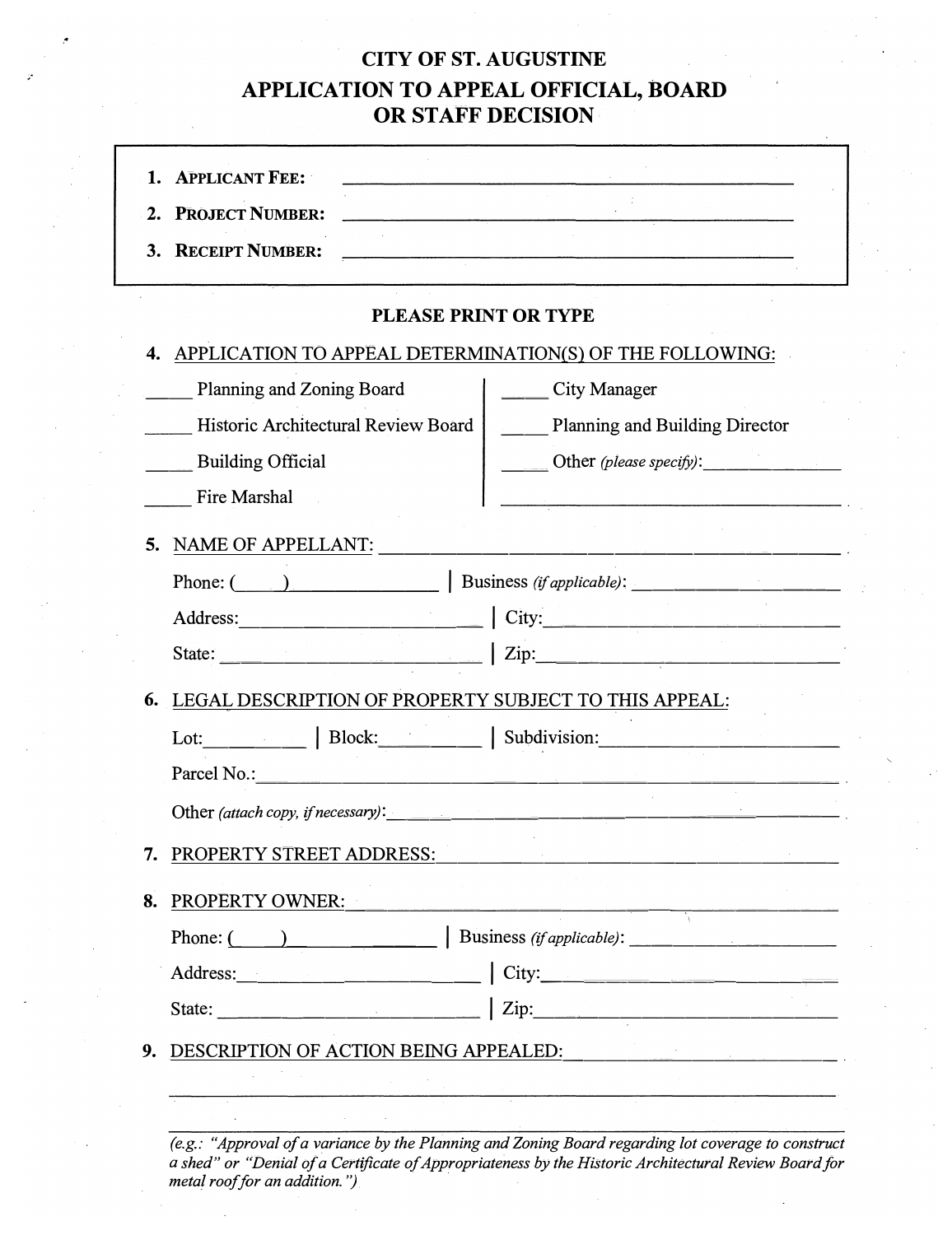#### **10. DATE OF ACTION BEING APPEALED:**

#### 11. DESCRIBE IMPACT OF ACTION ON APPELLANT:

*In many instances, an appeal may only be filed by an aggrieved person, and the reviewing authority must find whether in its opinion error was made in order to reverse or modify the action appealed* 

12. SPECIFIC GROUNDS FOR THE APPEAL:

*Section 28-29 of the Code of the City of St. Augustine, in part, states: "State with particularity, specific grounds for the appeal, including the factual and legal basis, which must be based on established law as it relates to the action taken by the official, board or commission upon which the appeal is filed The official, board or commission which will hear the appeal as the reviewing authority may review the application for appeal prior to hearing and may request that additional*  information be filed, in writing in the form of a brief or other formal statement. Based upon the *application for appeal and such other information that is filed, such reviewing authority may. summarily affirm the order to be reviewed if the authority finds that no preliminary basis for . reversal has been demonstrated, or may summarily reverse the order to be reviewed if the reviewing authOrity finds that no meritorious basis exists for affirmance and the order otherwise is*  subject to reversal." Attach additional information, if necessary.

### 13. SPECIFIC ACTION BEING REQUESTED:

**14. AGREEMENT:** In filing this application, I understand that it becomes part of the Public Record of the City of St. Augustine, and hereby certify that all information contained herein is accurate to the best of my knowledge.

In accordance with s. 286.0105, Florida Statutes: "If a person decides to appeal any decision made by the board, agency, or commission with respect to anymatter considered at such meeting or hearing, he or she will need a record of the proceedings, and that, for such purpose, he or she may need to ensure that a verbatim record of the proceedings is made, which record includes the testimony and evidence upon which the appeal is to be based."

**A VERBAT™ TRANSCRIPT IS REQUIRED AND INCLUDED WITH TIDS APPEAL. THE DEADLINE FOR THE TRANSCRIPT IS THE SAME AS THE DEADLINE FOR THE APPEAL.**

**15.** 

------�-----------------�---------- SIGNATURE OF APPELLANT DATE